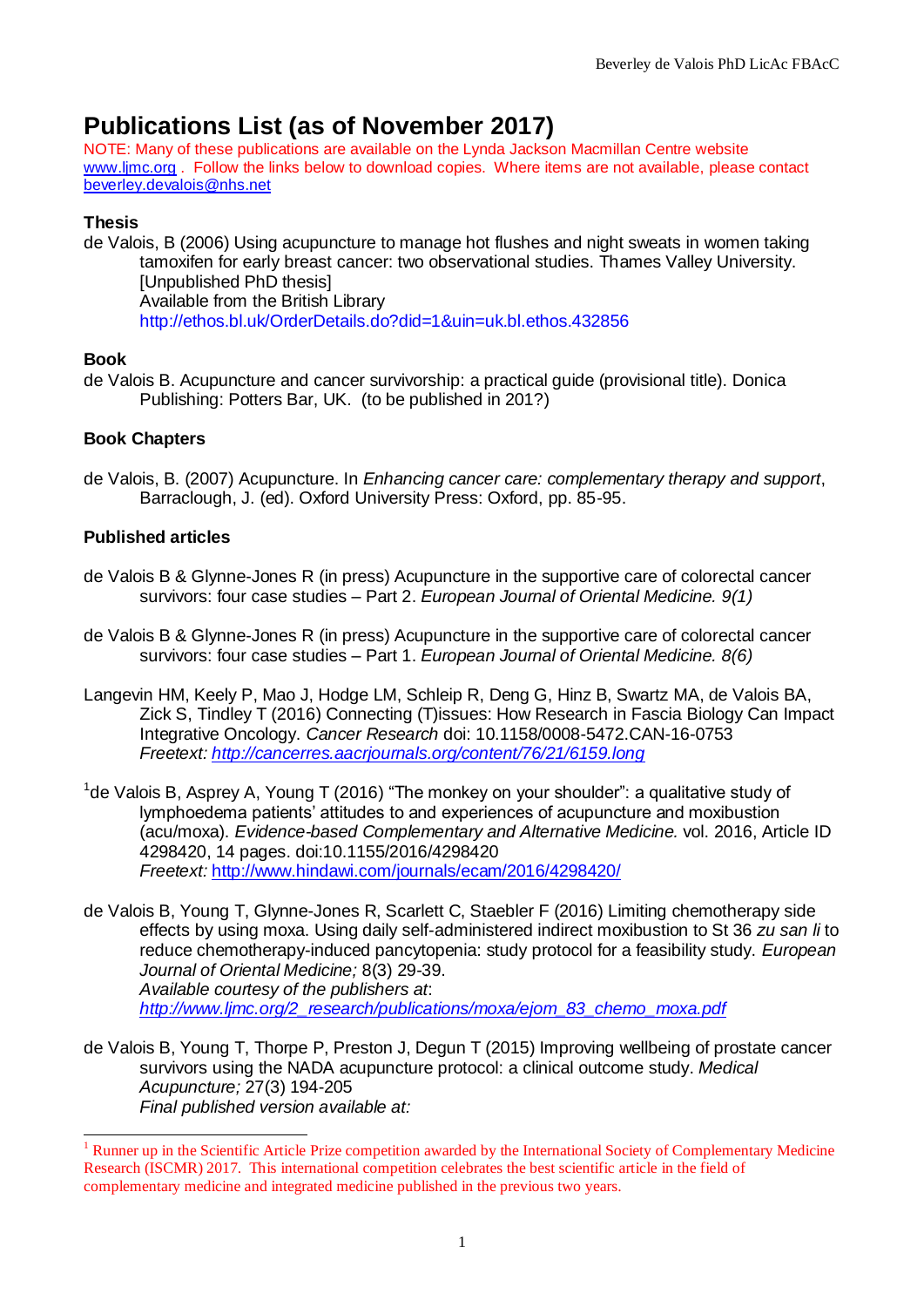<http://online.liebertpub.com/doi/abs/10.1089/acu.2014.1086>

*Freetext pre-publication version available at:* 

*[http://www.ljmc.org/2\\_research/publications/other\\_projects/de\\_valois\\_nada\\_prostate\\_wellbei](http://www.ljmc.org/2_research/publications/other_projects/de_valois_nada_prostate_wellbeing.pdf) [ng.pdf](http://www.ljmc.org/2_research/publications/other_projects/de_valois_nada_prostate_wellbeing.pdf)*

de Valois B, Degun T (2015) Using the NADA protocol to improve wellbeing of prostate cancer survivors: five case studies. *European Journal of Oriental Medicine;* 8(1) 8-18 *Available courtesy of the publishers at*: [http://www.ljmc.org/2\\_research/publications/other\\_projects/EJOM\\_81\\_DeValois-Degun.pdf](http://www.ljmc.org/2_research/publications/other_projects/EJOM_81_DeValois-Degun.pdf)

de Valois, B (2013) Acupuncture and moxibustion in the management of non-cancer-related lower limb lymphoedema: three case studies. *European Journal of Oriental Medicine; 7(4):13-21*. *Available courtesy of the publishers at*: *[http://www.ljmc.org/2\\_research/publications/other\\_projects/EJOM\\_74-BdValois.pdf](http://www.ljmc.org/2_research/publications/other_projects/EJOM_74-BdValois.pdf)*

Huntley AL, de Valois B, Dog TL, Borrelli F (2012). Complementary and Alternative Medicine and Cancer Survivorship. *Evidence-Based Complementary and Alternative Medicine*;2012:2. doi:10.1155/2012/850429 *Freetext available at:* <http://www.hindawi.com/journals/ecam/si/587062/>

- de Valois B, Young TE, Robinson N, McCourt C, Maher EJ (2012) NADA ear acupuncture for breast cancer treatment-related hot flashes and night sweats: an observational study*. Medical Acupuncture*. 24(4): 256-268 doi:10.1089/acu.2012.089 *Available courtesy of the publishers at*: [http://www.ljmc.org/2\\_research/publications/eatims/nada\\_hfns\\_medical\\_acupuncture\\_dec2012.pdf](http://www.ljmc.org/2_research/publications/eatims/nada_hfns_medical_acupuncture_dec2012.pdf)
- de Valois B, Young T, Melsome E, Maher EJ (2012) Veranderende visie: het gebruik van acupunctuur bij de behandeling van lymfoedeem. *Fluvio.* 3:4-11. *Available courtesy of the publishers at*: http://www.limc.org/2\_research/publications/amwell-sl/changing\_perceptions\_dutch.pdf
- de Valois B, Young T, Melsome E (2011) Acupuncture in lymphoedema management: a feasibility study. *Journal of Lymphoedema*. 6(2) 20-31. *Available courtesy of the publishers at*: [http://www.ljmc.org/2\\_research/publications/amwell-sl/lymphoedema\\_feasibility.pdf](http://www.ljmc.org/2_research/publications/amwell-sl/lymphoedema_feasibility.pdf)
- de Valois B, Young T, Melsome E (2012) Assessing the feasibility of using acupuncture and moxibustion to improve quality of life for cancer survivors with upper body lymphoedema. *European Journal of Oncology Nursing*. 16. pp 301-9. doi:10.1016/j.ejon.2011.07.005. *Available courtesy of the publishers at*: http://www.limc.org/2\_research/publications/amwell-sl/ejon\_acu\_moxa.pdf
- de Valois B and Peckham R (2011) Treating the person and not the disease: acupuncture in the management of cancer treatment-related lymphoedema. *European Journal of Oriental Medicine*, 6(6), 37-49.

*Available courtesy of the publishers at*: [http://www.ljmc.org/2\\_research/publications/amwell](http://www.ljmc.org/2_research/publications/amwell-sl/EJOM_Vol6No6_de%20Valois_Lymphoedema_case_studies.pdf)[sl/EJOM\\_Vol6No6\\_de%20Valois\\_Lymphoedema\\_case\\_studies.pdf](http://www.ljmc.org/2_research/publications/amwell-sl/EJOM_Vol6No6_de%20Valois_Lymphoedema_case_studies.pdf)

de Valois B, Young T, Melsome E, Maher EJ (2011) Changing perceptions: using acupuncture in the management of lymphoedema. *Journal of the Acupuncture Association of Chartered Physiotherapists* Spring 2001 pp.63-6. *Available courtesy of the publishers at*: http://www.limc.org/2\_research/publications/amwell-sl/changing\_perceptions.pdf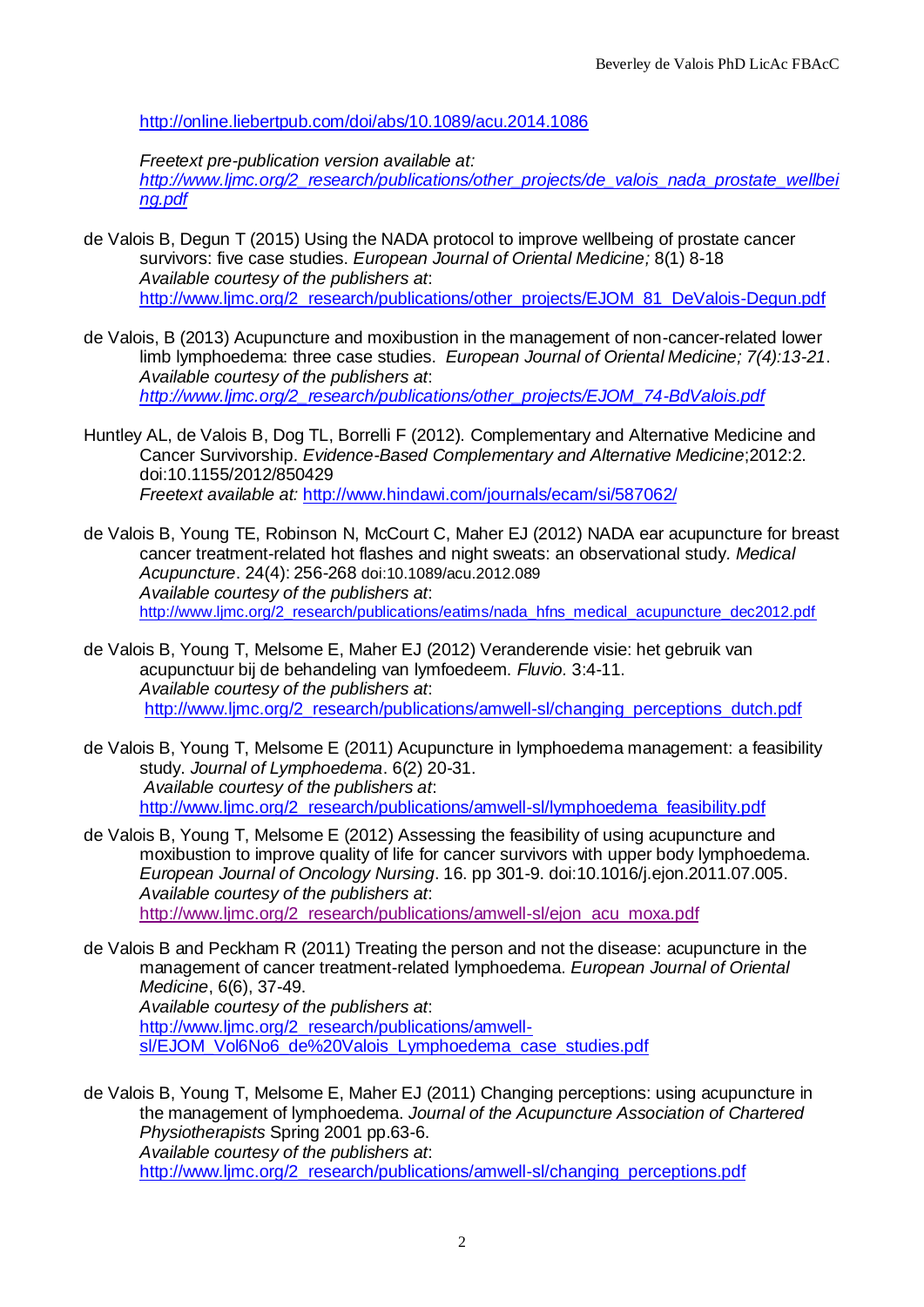de Valois B, Young TE, Robinson N, McCourt C, Maher EJ (2010) Using traditional acupuncture for breast cancer-related hot flashes and night sweats. *Journal of Alternative and Complementary Medicine*: 16 (10) pp 1047-1057. *Available courtesy of the publishers at*: [http://www.ljmc.org/2\\_research/publications/tatims/JACM\\_acupuncture\\_2010.pdf](http://www.ljmc.org/2_research/publications/tatims/JACM_acupuncture_2010.pdf)

- de Valois, B (2008) Turning points: clearing blocks to treatment in women with early breast cancer. *European Journal of Oriental Medicine*. 5(6) pp.10-15. *Available courtesy of the publishers at*: [http://www.ljmc.org/2\\_research/publications/tatims/turning\\_points\\_ejom.pdf](http://www.ljmc.org/2_research/publications/tatims/turning_points_ejom.pdf)
- Walker G, de Valois B, Young T, Davies R, Maher E J. (2007) Ear acupuncture for hot flushes -the perceptions of women with breast cancer. *Complementary Available for purchase from the publisher at:* <http://www.sciencedirect.com/science/article/pii/S174438810700045X?via%3Dihub>
- de Valois, B. (2006) Serenity, patience, wisdom, courage, acceptance: reflections on the NADA protocol. *European Journal of Oriental Medicine*, 5(3), pp. 44-49. *Available courtesy of the publishers at:* http://www.limc.org/2\_research/publications/eatims/serenity\_ejom.pdf
- Walker, G., de Valois, B., Davies, R., Young, T. and Maher, J. (2005) Opinions of research participants about study paperwork. *Bulletin of Medical Ethics*, No. 205, February, pp.21-24. *Available at: [http://www.ljmc.org/2\\_research/publications/tatims/opinions\\_of\\_research\\_participants.pdf](http://www.ljmc.org/2_research/publications/tatims/opinions_of_research_participants.pdf)*

Walker, G., de Valois, B., Young, T., Davies, R., Maher, E.J. (2004) The experience of receiving traditional Chinese acupuncture*. European Journal of Oriental Medicine,* 4(5) pp. 59 –65. *Available courtesy of the publishers at:* http://www.limc.org/2\_research/publications/tatims/experience\_ejom.pdf